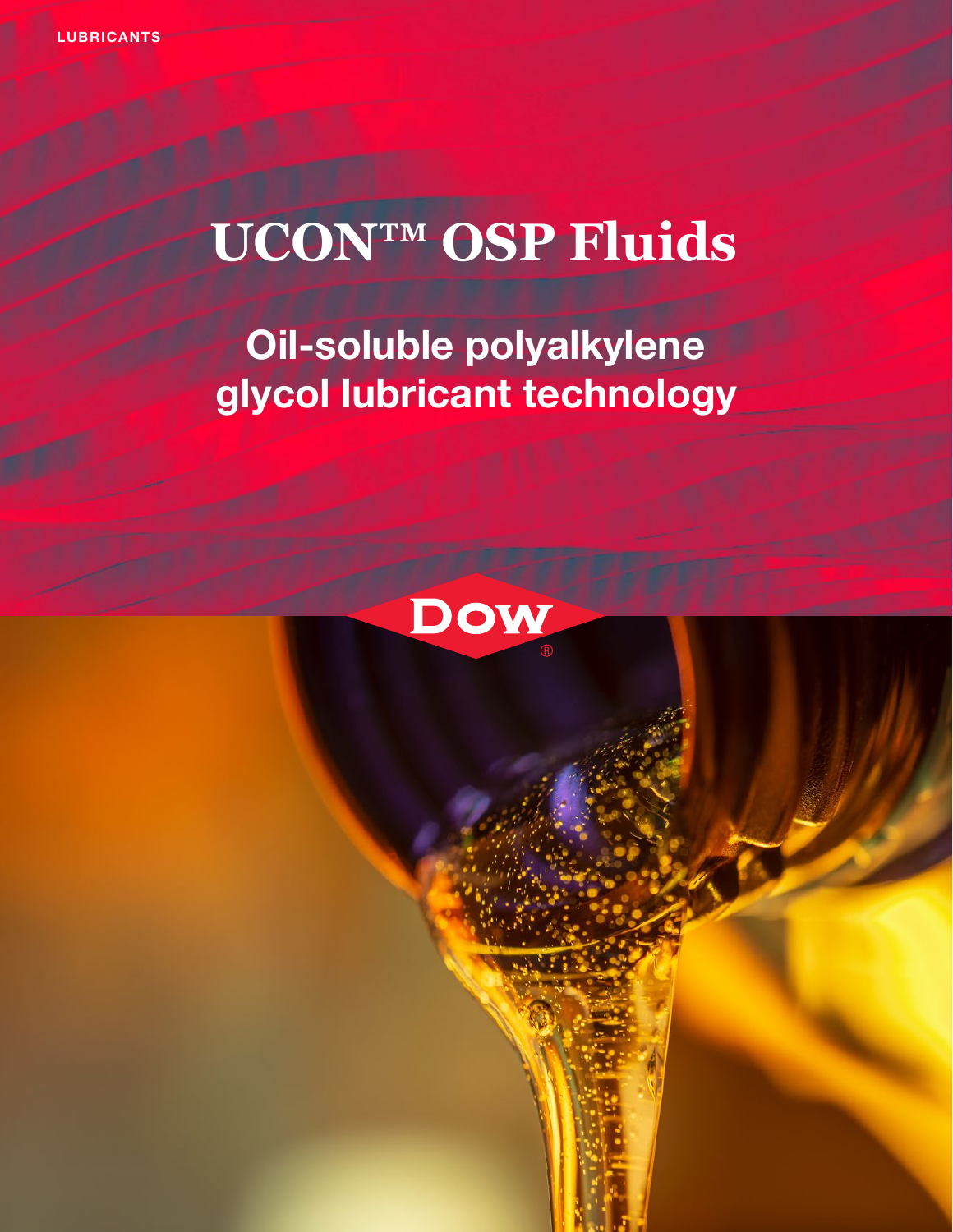### **UCON™ OSP fluids A breakthrough in oil-soluble PAG lubricant technology**

UCON™ OSP fluids from Dow represent a significant advancement in polyalkylene glycol (PAG) lubricant technology. OSP fluids enable lubricant and grease manufacturers to These unique products offer compatibility with mineral oils and synthetic hydrocarbon base oils as well as many other base oils while retaining key benefits of traditional PAG lubricant technology, including high viscosity index values, low pour points and excellent film forming benefits.

**Product description**

UCON™ OSP fluids are oil-soluble base fluids that offer the historical advantages of PAG-based synthetic lubricant technology without past compatibility limitations with hydrocarbon oils. Available in five viscosity grades, UCON™ OSP fluids can be used as primary base oils, co-base oils and as additives in automotive and industrial lubricant formulations.

They can be blended with mineral oils to provide upgraded, semi-synthetic base oils offering improved deposit control, oxidation stability, viscosity index and low temperature stability. UCON™ OSP fluids impart excellent friction control when used as additives in formulations containing mineral oils and PAOs.

Applications for UCON™ OSP fluids include industrial air compressor fluids, industrial hydraulic fluids, fire-resistant hydraulic fluids, metalworking fluids, greases, turbine oils, gear lubricants, automotive friction modifiers, automotive deposit control additives, and co-base oils for automotive engine oils.

**Product features and benefits multi-purpose** – UCON™ OSP fluids are available in a wide range of ISO viscosity grades and offer formulators the option to design many types of lubricants such as hydraulic fluids, metalworking fluids, greases, and engine and transmission oils.

**Air release** – Fluids formulated with UCON™ OSP fluids as the primary base oil have very low air release times. For example, a formulated UCON OSP synthetic hydraulic fluid has an air release time of less at 50°C of less than 1 minute using ASTM D3427. This may allow equipment builders to design smaller reservoir sizes, reduce the risk of cavitation and also lower the rate of fluid oxidation.

**Compatibility** – Unlike conventional PAGs, UCON™ OSP base oils provide oil miscibility in Group I-IV hydrocarbon oils.

**Physical properties** – In addition to offering high VI values and low pour points, UCON™ OSP base oils are also hydrolytically

Compatible with Group I-IV hydrocarbon base oils, UCON™ create innovative new generations of PAG-based products providing world class lubrication, while maintaining compatibility with mineral oils and polyalphaolefins (PAO) base fluids. They also provide manufacturers with the flexibility to reformulate existing products, replacing esters with a PAG-based alternative.

stable, unlike chemistries such as synthetic esters and vegetable oils.

**Deposit control** – When UCON™ OSP fluids are used as primary or co-base oils in formulations, deposit formation is minimized compared with many traditional hydrocarbon based products.

**Friction control** – Low treat levels of UCON™ OSP fluids in hydro-carbon base oils can provide excellent friction control due to the excellent film forming properties of PAGs. PAGs including UCON™ OSP fluids also provide inherently mild extreme pressure properties.

**Safe to handle** – UCON™ OSP fluids are designed to meet the highest environmental, health and safety performance standards.

UCON™ OSP 32 is included in the Lubricant Substance Classification List (LuSC-list) and is favorable with regard to biodegradability, aquatic toxicity and renewability for use in Lubricants.

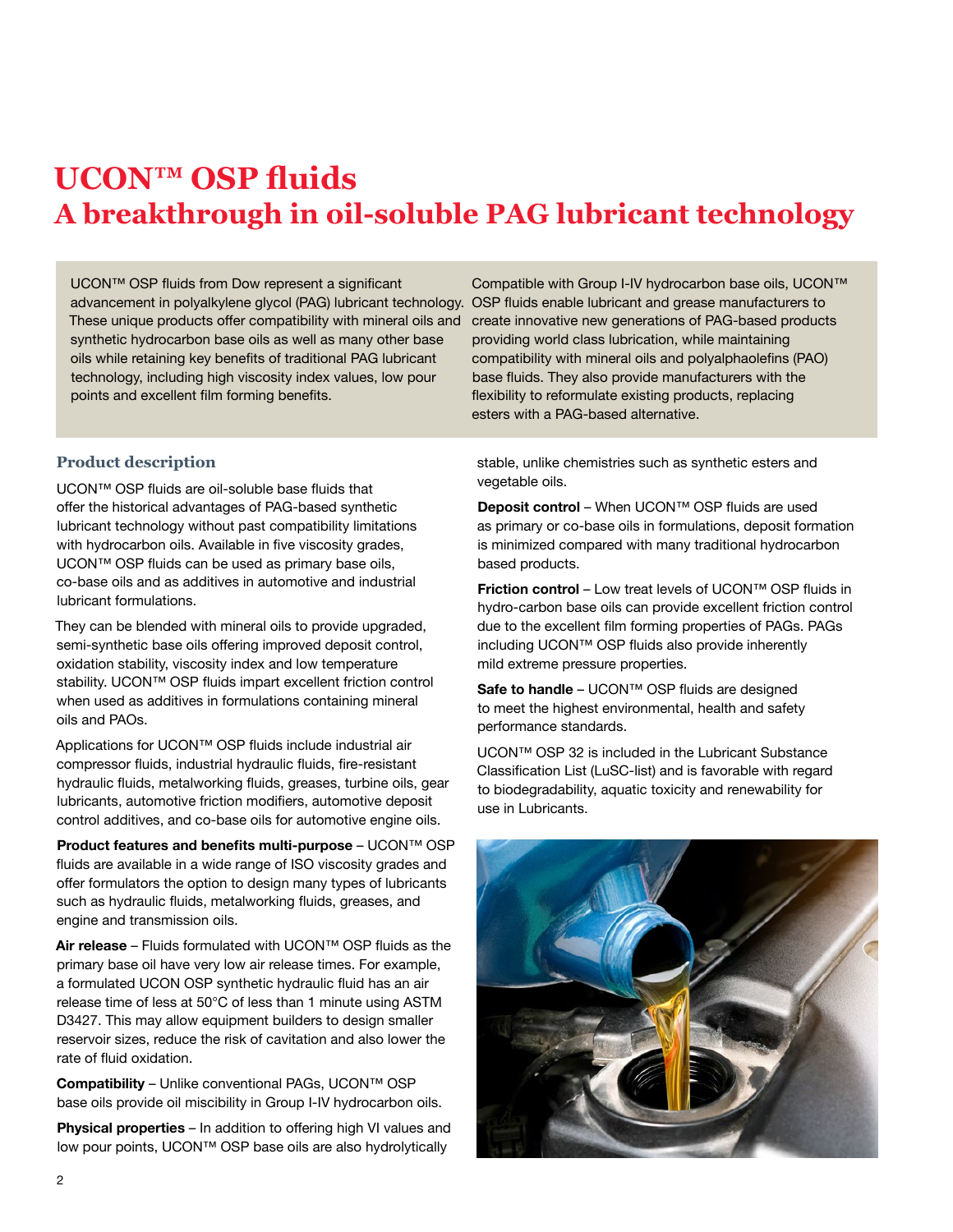#### **Typical physical properties of UCON™ OSP fluids**

| Property*                              | <b>Method</b> | <b>OSP-18</b> | <b>OSP-32</b> | <b>OSP-46</b> | <b>OSP-68</b> | <b>OSP-680</b> |
|----------------------------------------|---------------|---------------|---------------|---------------|---------------|----------------|
| Viscosity at 40°C, mm <sup>2</sup> /s  | ASTM D445     | 18            | 32            | 46            | 68            | 680            |
| Viscosity at 100°C, mm <sup>2</sup> /s | ASTM D445     | 4.0           | 6.5           | 8.5           | 12            | 77             |
| Viscosity index                        | ASTM D2270    | 123           | 146           | 164           | 171           | 196            |
| Pour point, °C                         | ASTM D97      | $-41$         | $-57$         | $-57$         | -53           | $-30$          |
| Flash point (COC), °C                  | ASTM D92      | 204           | 216           | 216           | 216           | 243            |
| Acid number, mg KOH/g                  | ASTM D974     | < 0.1         | < 0.1         | < 0.1         | < 0.1         | < 0.1          |
| Four ball wear scar, mm <sup>**</sup>  | ASTM D4172    | 0.58          | 0.58          | 0.58          | 0.48          | 0.38           |

 \*Typical properties, not to be construed as specifications. \*\*Load = 40 kg, temp =  $75^{\circ}$ C, speed =  $1200$  rpm, time = 60 min

#### **Regulatory and disposal**

Requirements for reporting accidental fluid spills and discharges may vary from country to country, region to region, or from city to city. It is important that you contact the appropriate authorities in your local area to clearly understand any reporting or other requirements.

Consult local sewage treatment plant authorities for regulations prior to disposing of any product. For guidance in the U.S., contact your local Water Board, regional office of the Environmental Protection Agency, or the appropriate regulatory authority. In other nations, contact the appropriate regulatory authority in your area.

#### **Product safety**

When considering the use of any Dow products in a particular application, review the current Material Safety Data Sheet (MSDS) and ensure that the use you intend can be accomplished safely. For MSDS and other product safety information, contact Dow at the number for your area, listed in this brochure. Before handling any other products mentioned in the text of this brochure, obtain the available product safety information and take necessary steps to ensure safe use.

No chemical should be used as or in a food, drug, medical device, cosmetic; or in a product or process in which it may contact a food, drug, medical device or cosmetic; until the

user has determined the suitability and legality of the use. Since government regulations and use conditions are subject to change, it is the user's responsibility to determine that this information is appropriate and suitable under current, applicable laws and regulations.

Dow requests that the customer read, understand, and comply with the information contained in this publication and the current MSDS. The customer should furnish the information in this publication to its employees,